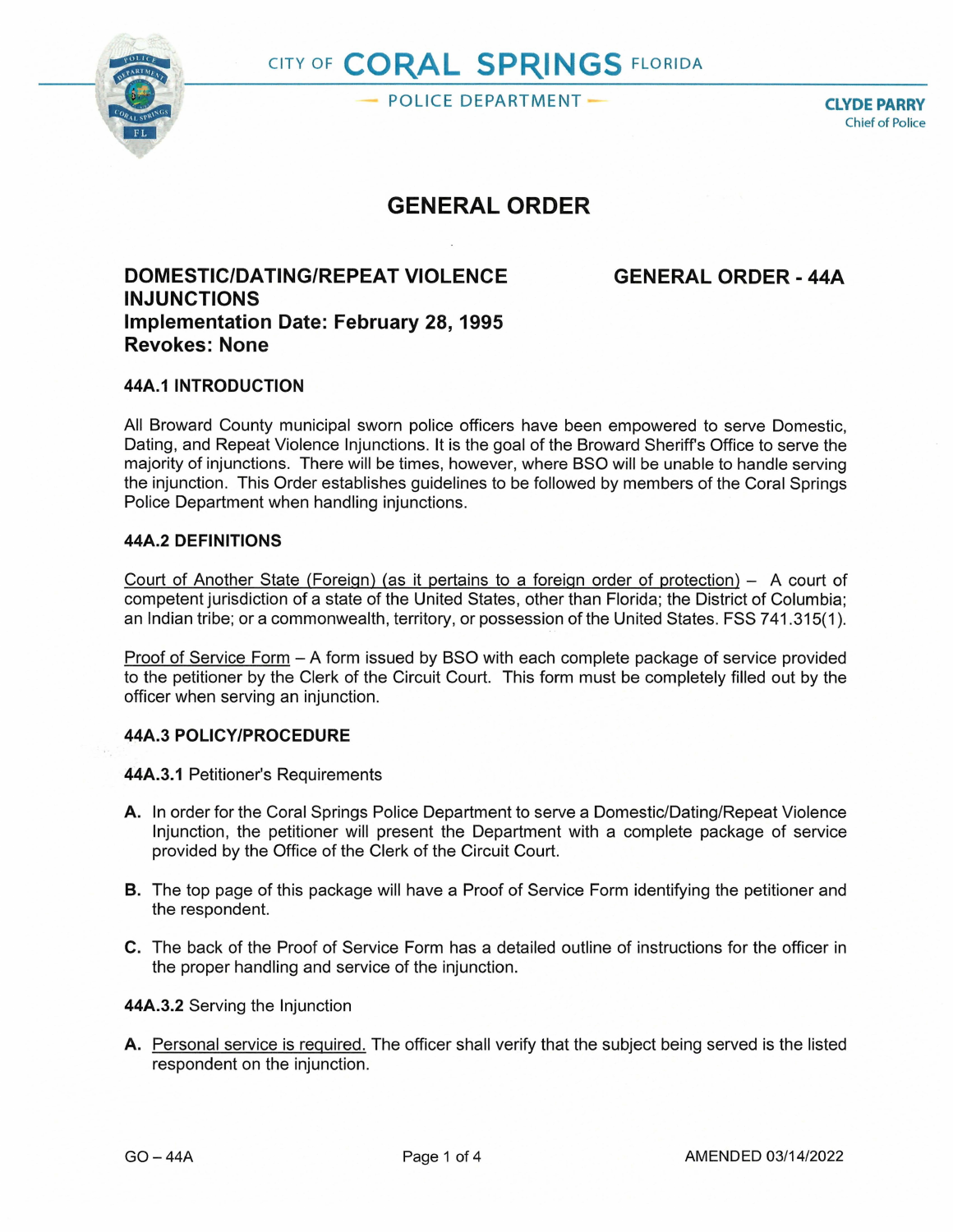- **B.** The officer shall verify that the respondent has not already been served. BSO Teletype can verify if service of a Domestic/Dating /Repeat Violence Injunction Order was performed.
- **C.** The officer shall detach and retain the Proof of Service Form from the petitioner's packet. Read or explain provisions of the Order to the respondent, with special attention to Notice of Hearing, child custody and "eviction" provisions. -
- **D.** If the respondent is ordered to vacate a shared premise, allow the opportunity for a few personal items to be collected. Ensure that the respondent leaves and understands that a return to the premises may result in arrest.
- **E.** Record the date, time, respondent's name, location of service or attempted service, and serving officer's signature on the face of the Injunction Order prior to physically handing the Order to the respondent.
- **F.** Provide the respondent with the copy of the Order. If the respondent is unwilling to accept the order, a "drop service" may be rendered by stating, "You have been served," and drop the Order at the respondent's feet.

**44A.3.3** Documentation and Notification Instructions

- **A.** Complete the Proof of Service Form, especially the respondent's physical descriptive information and date of birth. BSO Teletype entries will not be accepted without all the required information.
- **B.** The narrative portion shall include method of service, reason for non-service, if applicable, and any relevant information not previously documented (i.e., respondent refused to accept service, "drop" service required after contents explained; or respondent served in hand, left residence without incident).
- C. For foreign orders of protection from other states, officers will complete an affidavit for registration of foreign order of protection, in addition to the proof of service form.
- **D.** Make immediate and appropriate notification to BSO via telephone within 30 minutes after service. BSO Business Hours Monday through Friday, 9 am to 5 pm); Call the BSO Civil Unit at (954) 831-8777. Non-Business Hours; Call BSO Records Division at (954) 831-8700.
- **E.** Within 2 hours of actual service, fax the Proof of Service Form to BSO's Civil Unit, Domestic Violence Control Squad at (954) 797-0934. The Proof of Service Form will be required for documentation to the court that service was performed. Expedient court notification will prevent the Order from being unnecessarily served a second time.

**NOTE:** In addition to calling BSO and faxing the Proof of Service Form, administrative messages may be sent via Teletype to BSO Records Teletype. These messages will serve as written notification to the Sheriff for teletype entry purposes.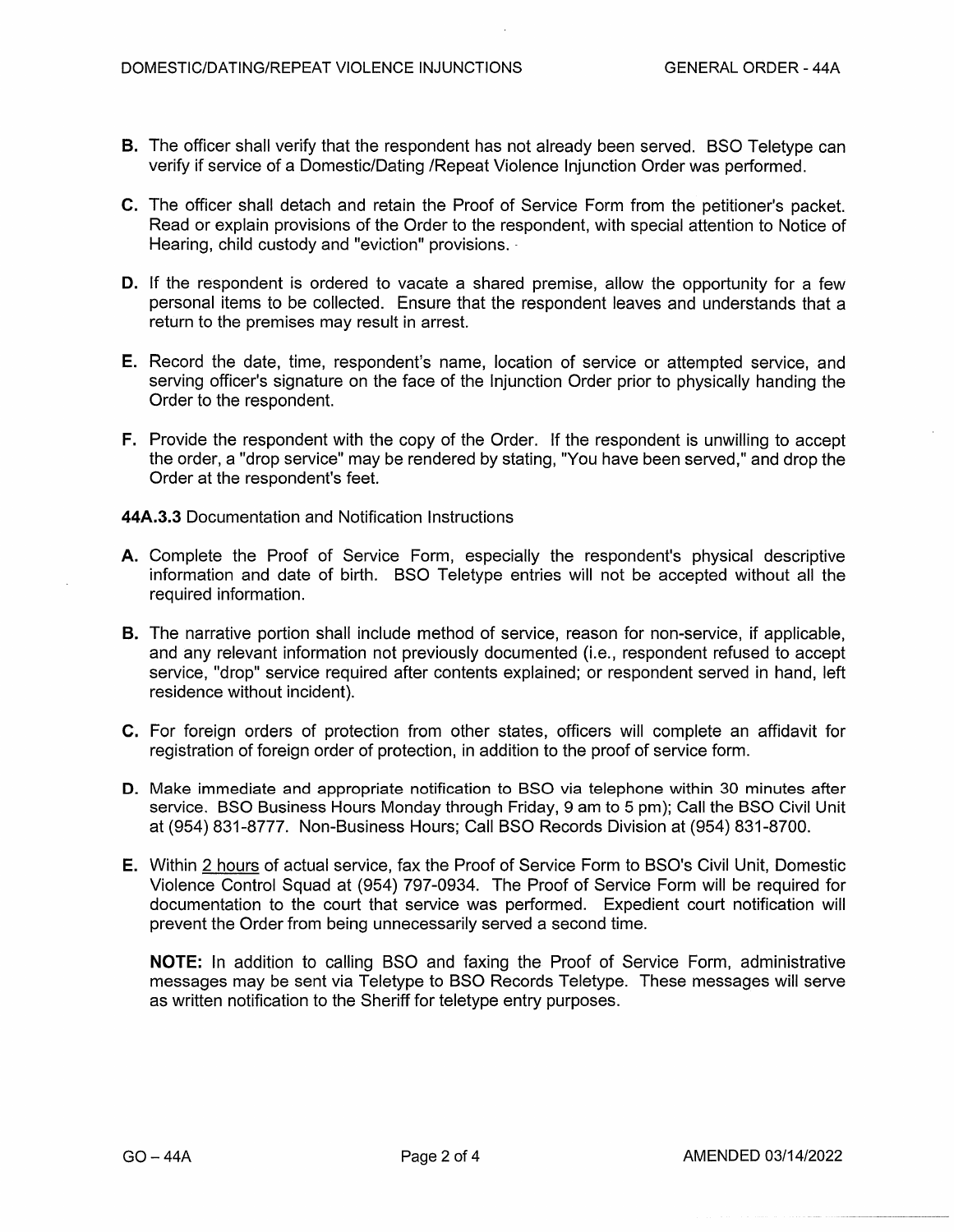- **F.** If the respondent is arrested after serving the Order, follow agency procedures in G.O. 44 for documentation of the arrest.
- **G.** Place the original proof of service form, and the affidavit for registration of foreign protection order with a copy of the foreign protection order, if necessary, in the Criminal Investigations Component Domestic Violence tray.

**44A.3.4** After Hours Clerk of The Court Issued Injunction Order Service

- **A.** BSO will provide/assist with prompt service of Injunction Orders when issued by the After-Hours Clerk of the Court during non-business hours.
- **8.** Coral Springs officers may be requested to assist with the service of an after-hours Order if BSO Domestic Violence Control personnel are not available to make an immediate service attempt.
- **C.** Officers, upon receipt of an after-hours Order, will immediately attempt to serve the Order. Service attempts will be documented on the Proof of Service Form. The Signature line is completed only when service is made.
- **D.** When the respondent is served, officers shall follow the Documentation and Notification instructions in 44A.3.3.
- **E.** In the most serious incidents, the Victim Advocate would bring the victim to court to meet the Clerk and Judge. If an injunction was issued, we would attempt to serve the injunction immediately. If service is not made, the injunction will then be given to BSO for service. A call to BSO should be made to ensure they have a copy of the injunction to serve.

**44A.3.5** Out of State Injunction for Protection

- A. Pursuant to 18 U.S.C. s. 2265, any protective order issued by a court of a foreign state must be accorded full faith and credit by the courts of this state and enforced by a law enforcement agency as if it were the order of a Florida court. No prior registration or filing is required for enforcement.
- **B.** A foreign order shall be served according to provisions of General Orders 44 and 44A.
- **C.** A protected person shall present a certified copy of a foreign order of protection to the Broward Sheriff's Office, or CSPD for entry into the injunction registry. However, nothing in this section precludes the enforcement of any order of protection determined to be valid even if the protected person does not have a certified copy. The protected person must swear by affidavit, that to the best of the protected person's knowledge and belief, the attached certified copy of the foreign order is currently in effect as written and has not been superseded by any other order and that the respondent has been given a copy of it.
- **D.** After examining the order of protection and using the best effort to ascertain if the order was served on the respondent, the officer will assign a call number and give the protected person a receipt showing the registration of the order in this state. The officer shall fax a copy of the foreign order and any accompanying affidavits to BSO's Civil Unit, Domestic Violence Control Squad at 954-797-0934.